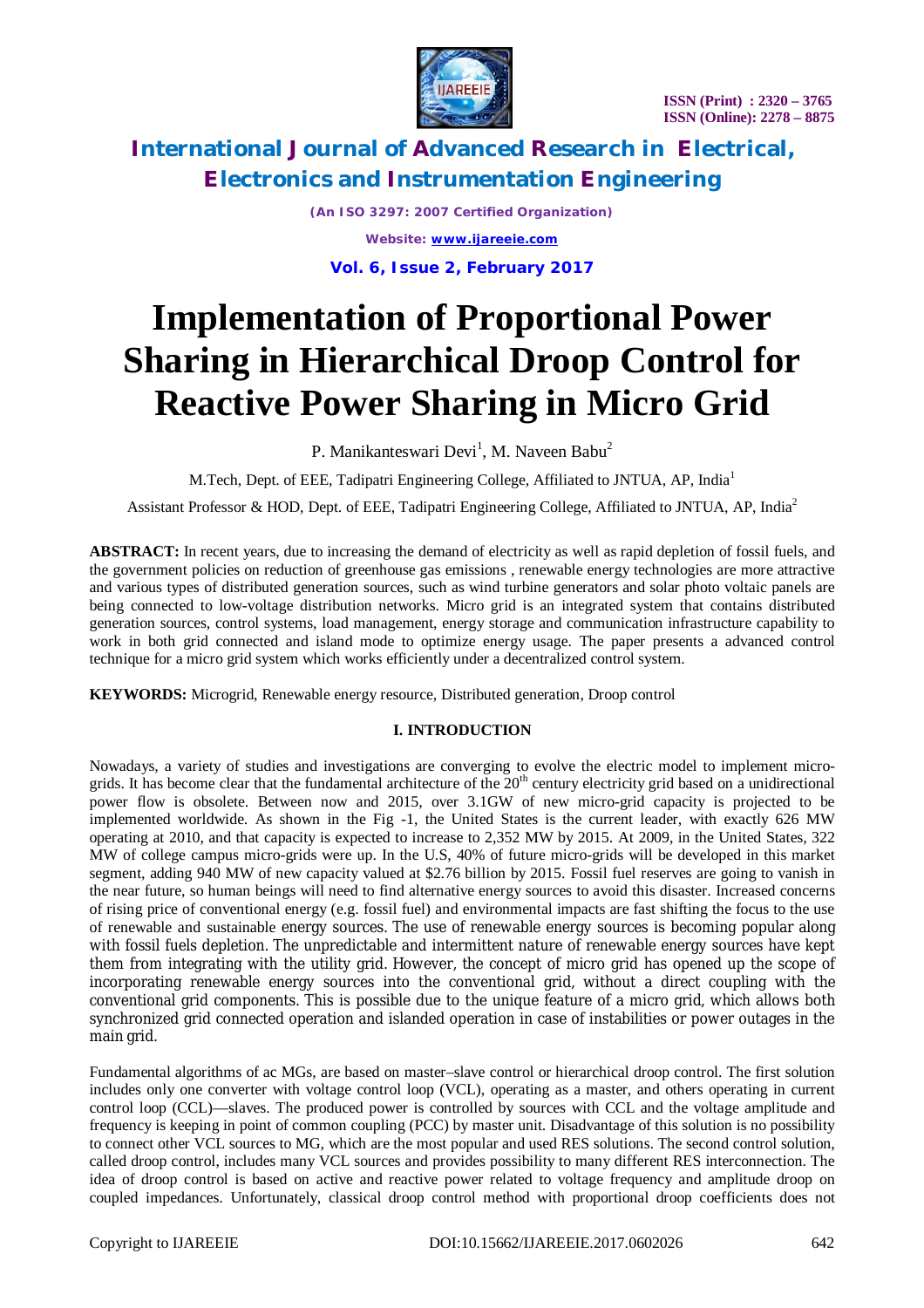

*(An ISO 3297: 2007 Certified Organization)*

*Website: [www.ijareeie.com](http://www.ijareeie.com)*

### **Vol. 6, Issue 2, February 2017**

provides proper reactive power sharing between converters connected to common ac bus. In classical approach, the equal reactive power sharing (ERPS) can be obtained only when active powers are equal and droop coefficients are well chosen. When active powers are changing, the reactive power sharing cannot be controlled causing overload or reactive power circulation between converters. Moreover, the important issue in droop control is static trade-off between voltage regulation and reactive power. For increasing reactive power, the voltage droop on converter's output impedance also increase, what may cause over voltage. In order to provide appropriate power sharing and minimize the risk of converter damage the many additional aspects (e.g., nominal apparent power, instantaneous active power, nominal voltage of converter.



**Fig. 1**. Equivalent circuit of parallel connected VSIs.

There are only few papers describing reactive power sharing between parallel operating converters in islanded ac MGs. The researchers focused on ERPS between all RES usually controlled by MG central control unit or implemented as virtual impedances. From the other hand, researches consider reactive power sharing in order to optimize transmission power losses by appropriate optimization algorithm (e.g., particle swarm optimization), which can be neglected in MGs, hence the short distances and the line impedances are low.

However, algorithms described in literature are not considering capabilities of single RES, which have limited apparent power. If active power, usually calculated from maximum peak power tracking (MPPT) algorithms, obtain almost nominal apparent converter limit the equal power sharing algorithms cannot be used, because the overload can occur, what leads to damage or exclusion from operation of RES unit. The new reactive power sharing algorithm is developed and presented in this project. In Section I, the current solutions and problems of reactive power sharing are described.



**Fig-2**: Microgrid system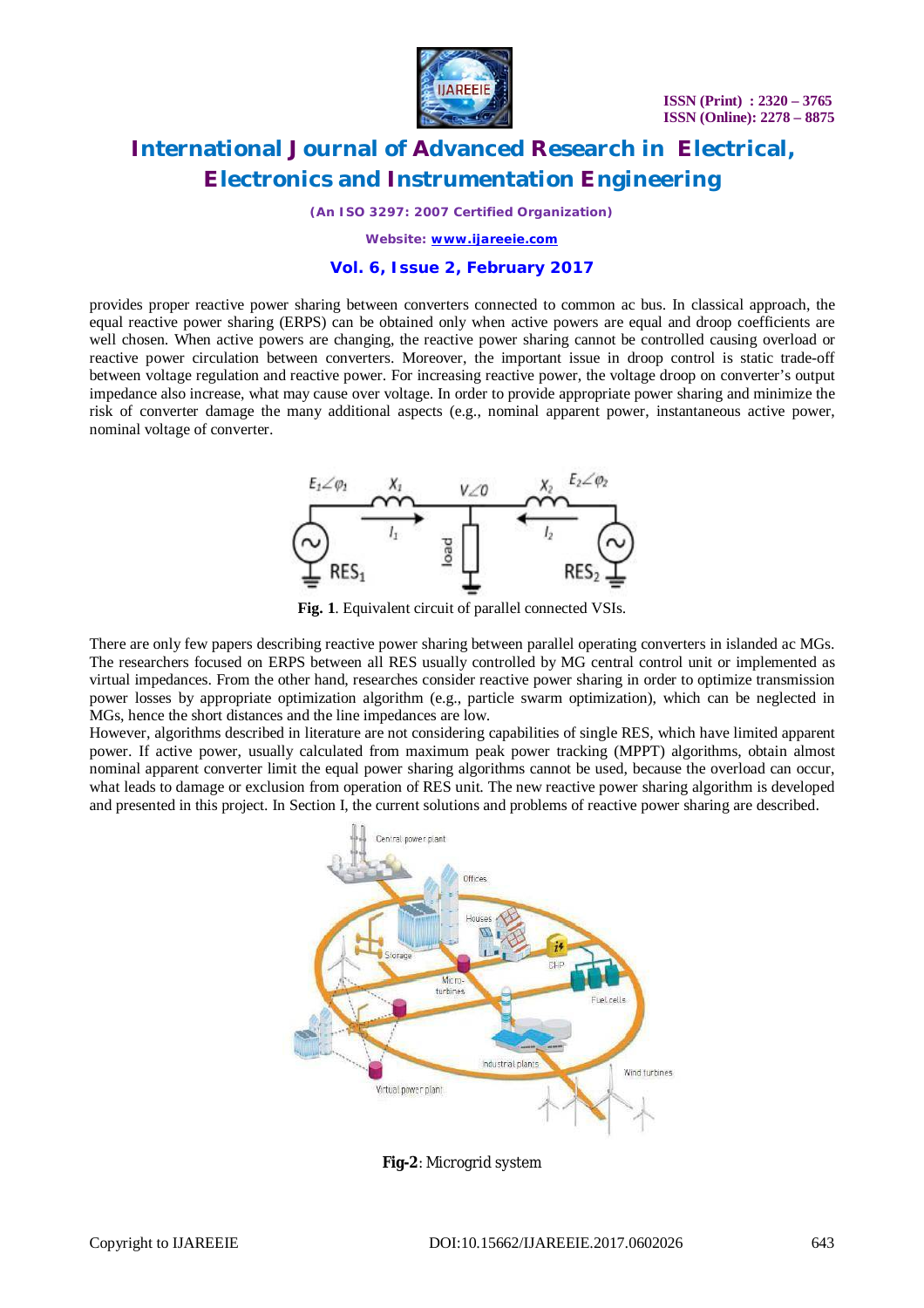

*(An ISO 3297: 2007 Certified Organization)*

### *Website: [www.ijareeie.com](http://www.ijareeie.com)*

### **Vol. 6, Issue 2, February 2017**

### **II. OPERATION MODES OF MICRO GRID**

The micro grid should not only operate at grid-connected mode, but also operate at islanded mode and continuously supply power to critical loads when grid faults are detected. In addition, after the clearance of grid faults, the micro grid has to get resynchronized with the utility for reconnection.

### A. Grid-Connected Mode

In grid-connected mode, the microgrid frequency is fixed to the utility frequency. The DG units supply their rated active and reactive power at rated frequency and voltage. When the load requirement is less than the rated capacity of the DGs, the excess power flows to the utility. On the

other hand, when the load requirement is greater than the rated capacity of the DGs, more power would be imported from the utility.

### B. Islanded Mode

In islanded mode, the static transfer switch (STS) disconnects the microgrid from the main grid, the total power demand of the load is supplied by the DGs. With any load change, each DG must regulate its frequency and magnitude of output voltage to meet the new load requirement in a predetermined droop characteristic.

### C. Seamless Transfer

A smooth transfer between grid-connected and islanded mode is essential for the reliability of a microgrid. When grid faults occur, in order to protect the power electronic devices and some sensitive loads, the STS disconnect the

microgrid from the grid. At the same time, DGs must immediately increase their power output in a predetermined manner so as to continue supplying power to critical loads. On the other hand, when the clearance of faults takes place, the voltage at ac common bus should track that of the grid, in terms of frequency, magnitude and phase, in order to achieve smooth and fast resynchronization microgrid from the grid. At the same time, DGs must immediately increase their power output in a predetermined manner so as to continue supplying power to critical loads. On the other hand, when the clearance of faults takes place, the voltage at ac common bus should track that of the grid, in terms of frequency, magnitude and phase, in order to achieve smooth and fast resynchronization.

### **III. RELATIVE WORK**

The first solution includes only one converter with voltage control loop (VCL), operating as a master, and others operating in current control loop (CCL) slaves. The produced power is controlled by sources with CCL and the voltage amplitude and frequency is keeping in point of common coupling (PCC) by master unit. Disadvantage of this solution is no possibility to connect other VCL sources to MG, which are the most popular and used RES solutions. The second control solution, called droop control, includes many VCL sources and provides possibility to many different RES interconnection.

There are only few papers describing reactive power sharing between parallel operating converters in islanded ac MGs.

The researchers focused on ERPS between all RES usually controlled by MG central control unit or implemented as virtual impedances. From the other hand, researches consider reactive power sharing in order to optimize transmission power losses by appropriate optimization algorithm (e.g., particle swarm optimization), which can be neglected in MGs, hence the short distances and the line impedances are low.

However, algorithms described in literature are not considering capabilities of single RES, which have limited apparent power. If active power, usually calculated from maximum peak power tracking (MPPT) algorithms, obtain almost nominal apparent converter limit the equal power sharing algorithms cannot be used, because the overload can occur, what leads to damage or exclusion from operation of RES unit.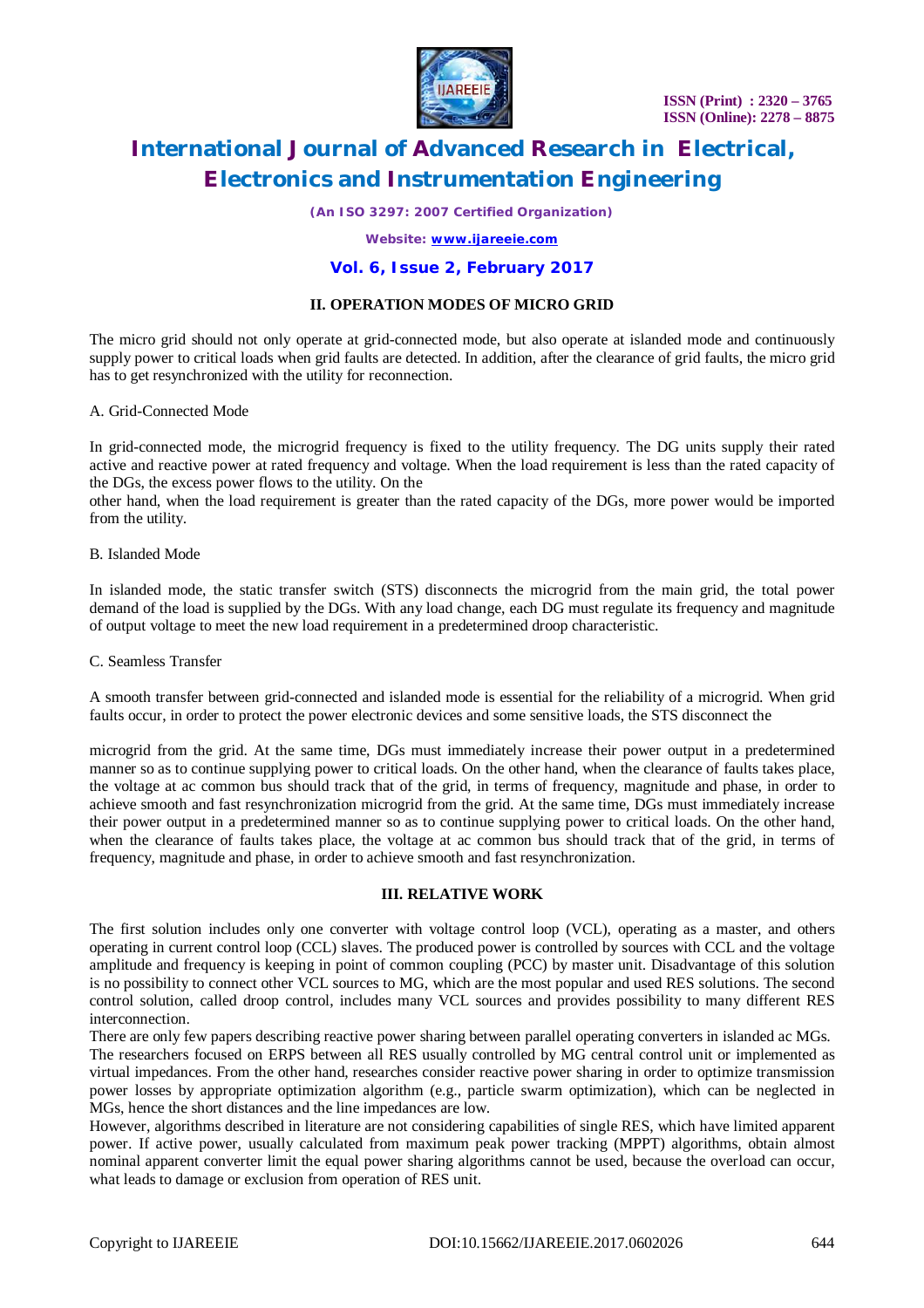

*(An ISO 3297: 2007 Certified Organization)*

*Website: [www.ijareeie.com](http://www.ijareeie.com)*

### **Vol. 6, Issue 2, February 2017**

When at least two RES are connected through energy converters to the MG, the droop control method is often applied, which provides the correct parallel operation of voltage source converters (VSI). The equivalent circuit of two converters connected to common ac MG bus can be presented by Fig.1. Presented scheme is similar to the equivalent circuit of synchronous generator, hence the active and reactive power of kth converter connected to ac MG can be described as

 $P_k = (E_k V / X_k)$ . sin  $\Psi_k$  ----- (1)

 $Q_k = (E_k V \cos V_k - V^2) / X_k$  --- (2)

where P, active power; E, converter voltage amplitude; V, voltage amplitude in PCC;X, coupling impedance; and  $\phi$ , angle of converter voltage (see Fig.1).

Based on above equations it can be assumed as below.

1) Active power P mainly depends on  $φ$ , which is changing

by ω.

2) Reactive power Q depends on voltage amplitude E



**Fig. 3**. Block scheme of control structure for one of the converters in islanded MG.

**Reactive Power** 

Sharing

 $\mathcal{Q}^{\prime}$ 

Outer loops:

Classical Droop

Control

p

Hence, the P-ω and O-E droop characteristics can be drawn (Fig. 2). In order to implement these characteristics in VSI control algorithm, the outer droop control loops are created (Fig. 3), which can be described by

$$
\omega = \omega^* - G_p(s) \cdot (P - P^*)
$$
  
(3)  

$$
E = E^* - G_q(s) \cdot (Q - Q^*)
$$
  
(4)

where, E and  $\omega$  are referenced voltage amplitude and frequency for inner control loops,  $E^*$  and  $\omega^*$  are nominal voltage amplitude and frequency, P and Q are calculated active and reactive power,  $P^*$  and  $Q^*$  are the active and reactive power referenced values, and Gp(s) and Gq(s) are corresponding transfer functions.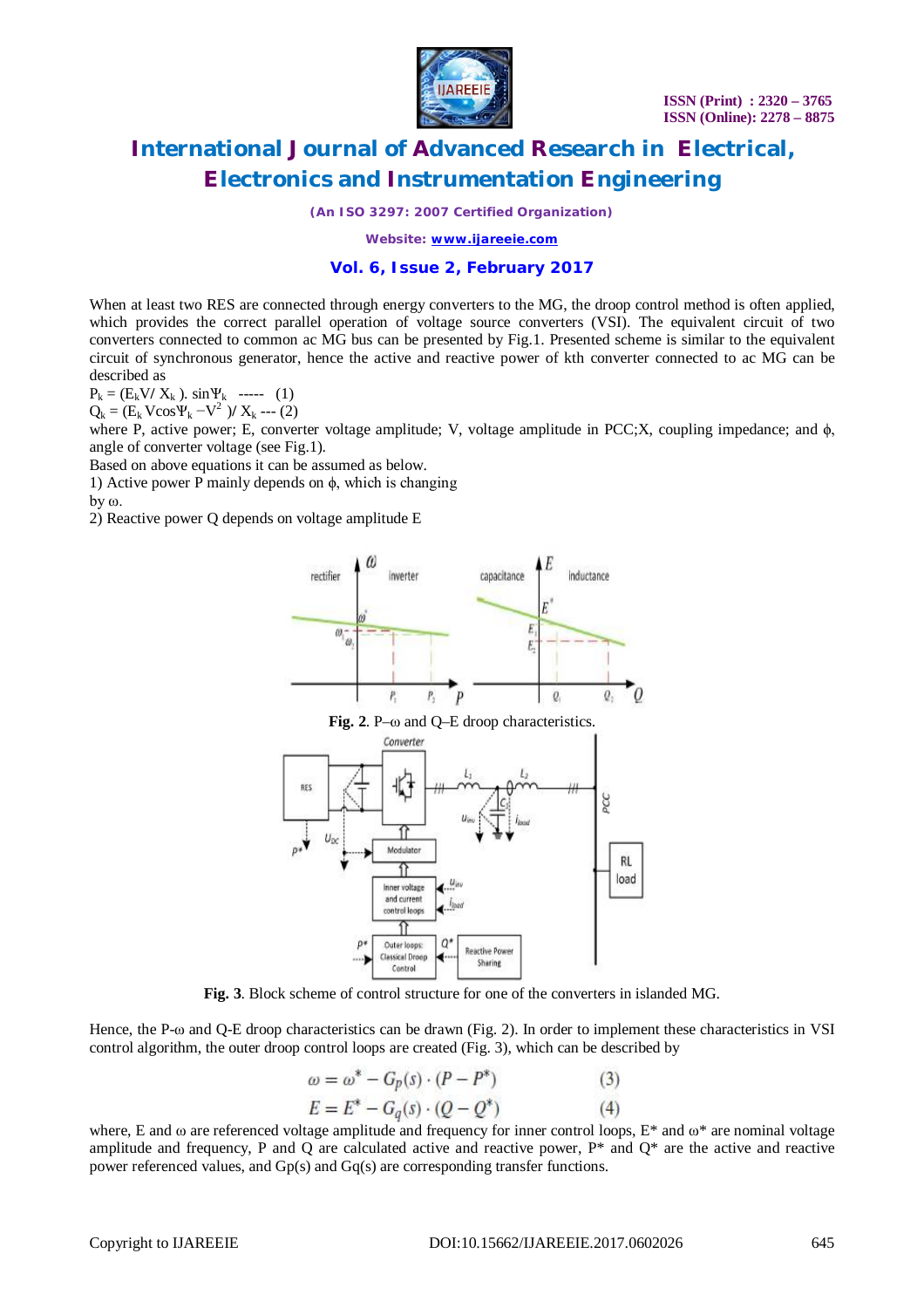

*(An ISO 3297: 2007 Certified Organization)*

*Website: [www.ijareeie.com](http://www.ijareeie.com)*

### **Vol. 6, Issue 2, February 2017**

Typically in classical droop control Gp(s) and Gq(s) are proportional (constant) droop coefficients. It has happened, when MG not includes any energy storage and total load cannot absorb total injected power. These proportional coefficients can be calculated by (5) and (6). Block schemes of P-ω and Q-E control loops is presented in **Fig. 4**

$$
G_p(s) = m = \frac{\Delta \omega_{\text{max}}}{P_{\text{max}}} \tag{5}
$$

$$
G_q(s) = n = \frac{\Delta E_{\text{max}}}{Q_{\text{max}}} \tag{6}
$$

where, m, active power coefficient; n, reactive power coefficient;  $\Delta\omega_{\text{max}}$  max maximum allowed voltage frequency droop: Emax, maximum allowed voltage amplitude droop;  $\Delta E_{\text{max}}$ , Pmax, maximum allowed active power; and Qmax, maximum allowed reactive power.



**Fig. 4**. Block scheme of classical droop control.

### **IV. PROPOSED SYSTEM**

### **PROPORTIONAL REACTIVE POWER SHARING**

### **A. Development of PRPS Algorithm**

In order to manage reactive power in islanded ac MG the instantaneous active power and nominal apparent power of each converter have to be taking into consideration. Based on Fryze power theory, that power can be represented by orthogonal vectors, which lengths are active and reactive power and their vector sum is equal to the apparent power. The reactive power limit for each converter can be calculated

$$
Q_{\text{max}} = \sqrt{S_N^2 - P^2} \tag{7}
$$

where Qmax is the maximum of possible converter's reactive power, SN is the nominal apparent power of converter, P is the instantaneous active power of converter. In this project the harmonic (distortion) power is neglecting since only resistive inductive load is considered.

This relation for several converters with different possible nominal apparent powers and equal reactive powers (three converters in this example) can be interpreted graphically in Fig. 5(a).

In power balanced system the vector sum of converter's apparent powers is equal to load apparent power regardless of the power management method, however, the algebraic sum of apparent powers is different for each control strategy. As a result, there is possible situation, that sum of converter's apparent powers are higher than the demand, which may lead to converters operating with maximum apparent power. Furthermore, if control priority is keeping maximum active power, the overload of converter can occur, as it is shown in Fig. 5(b) for converter 1, what is not acceptable, because it cause disable or damage of this device.

In order to improves the reactive power management and keeping total generated apparent power below maximum level as long as possible, the proposed reactive control algorithm is keeping relation  $S_L / \sum S_k$  on the highest level. It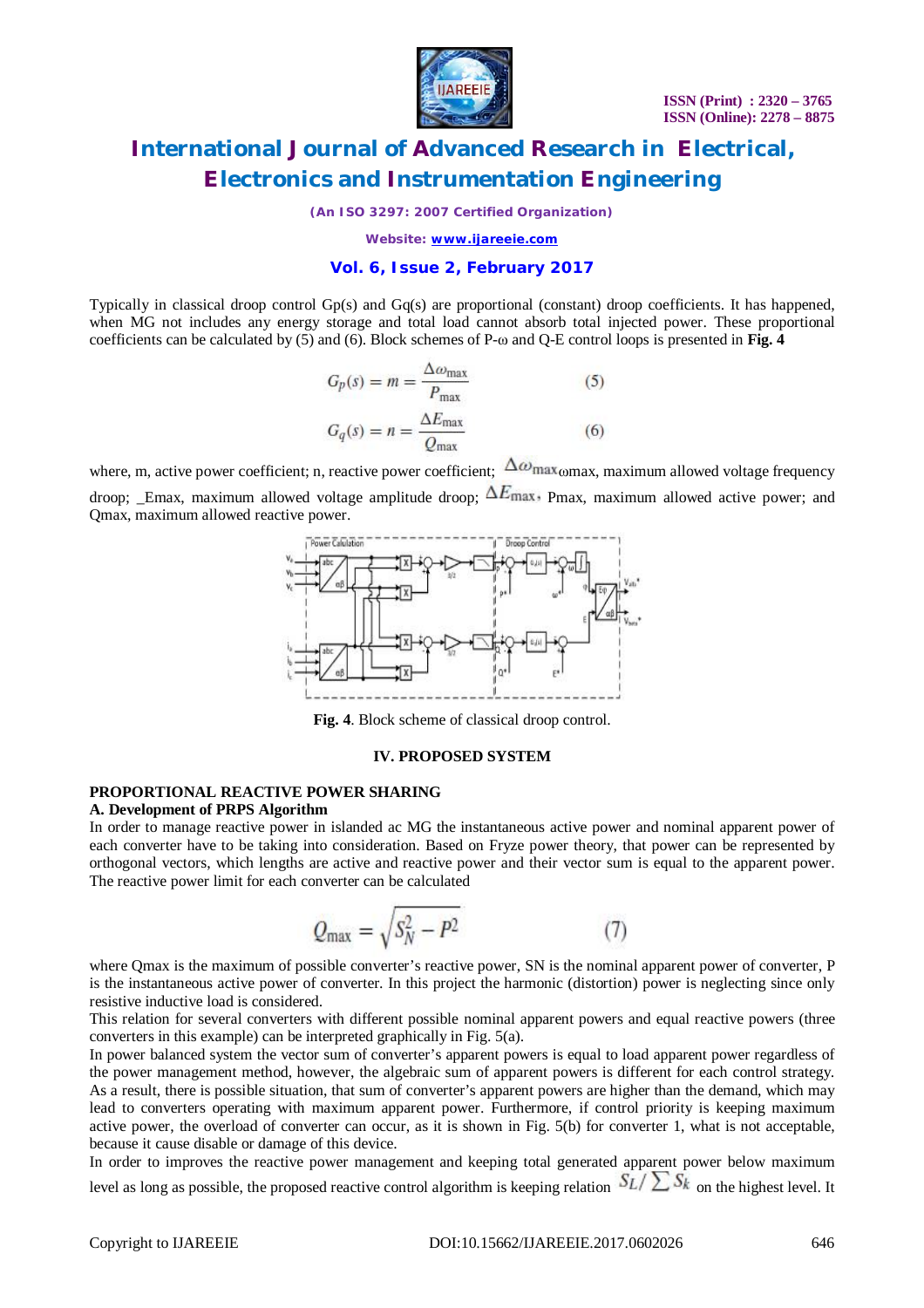

*(An ISO 3297: 2007 Certified Organization)*

*Website: [www.ijareeie.com](http://www.ijareeie.com)*

### **Vol. 6, Issue 2, February 2017**

will allow better exploitation of each RES in whole MG, what can increase possible to active power generation of each converter without reaching of apparent power limit.

When converters are operating with apparent powers much lower than nominal parameters, the above relation is equal one and reactive power is sharing proportional to active power of each converter [Fig. 6(a)], based on (8).

Unfortunately, this situation is only one of possible case and the limitations of converters have to be considered in reactive sharing control algorithm in order to avoid overloads and developed complete control strategy. Hence, two additional conditions (9) and (10) have to be fulfilled for each kth converter. First condition prevents overloading of converter and the second one must be fulfilled to preserve the balance of reactive power in islanded MG.

The relation  $S_L / \sum S_k$  in limited cases is lower than one, but it is keeping on highest possible level [Fig. 6(b)] providing the best exploitation of RES with maximum active power

$$
Q_{uk} = \frac{Q_L}{P_L} P_k \tag{8}
$$

$$
P_k^2 + Q_k^2 = S_k^2 \le S_{Nk}^2 \quad \forall k
$$
\n
$$
\sum Q_k = Q_L \quad \forall k
$$
\n(9)

where, Ouk, calculated reactive power value for unlimited case; OL, total reactive power demand; PL, total active power; Pk, active power of "k" converter; Qk, reactive power of k converter; Sk, apparent power of k converter; and SNk, nominal apparent power of k converter.

Based on (8)–(10) and described analysis of reactive power sharing novel control algorithm was developed. The flowchart of the algorithm is shown in Fig. 7. In first stage system parameters are saved in K-elements tables, where K—number of converters, P[K]—measured active powers, SN[K]—nominal apparent powers. Furthermore, limits of reactive powers for each converter Qmaxk, as well as total active power PL are calculated

$$
P_L = \sum_k P_k. \tag{11}
$$

In the next stage, the auxiliary parameter Qsum, defined as a sum of reference reactive powers of all limited and unlimited converters, is compared with load reactive power. This parameter allows checking if reactive power balance is retained. When Qsum, as a result of stages 3–5 described below is different than total reactive power QL, then algorithm is going to stage 3, otherwise the stage 6 fallowed and final referenced values of reactive power  $Qk^*$  are defined for each converter.

In stages 3–5 the main calculation process of the reference values is executed. Firstly, the reactive power values proportional to active powers are calculated (stage 3). The proportionality factor is composed of parameters Prest and Qrest, which are total active and reactive power PL and QL in unlimited case, otherwise they are smaller by excluding all active and reactive powers of limited converters (stage 5). Next, the limitation is checked (stage 4) and the reference value is set to maximum or to proportional. Depending on the result, auxiliary parameters Qlim, Plim or Qunl, Punl are calculated, which are sums of active and reactive power of converters operating with maximum apparent power or below it correspondingly (stage 4). Then after all K iterations, the parameters Prest, Qrest, Qsum are calculated and the algorithm is going back to stage 2, where the condition (10) is checked, as mentioned above.

### **B. Implementation of Developed Algorithm**

For more extensive MG (e.g., number of sources  $K > 10$ ), the calculation of final reference values in one common control Fig. 7. Block diagram of developed reactive power sharing algorithm. unit [e.g., secondary control unit (SCU)] may be long and not be possible, especially if calculations in SCU have to be done in one converter switching period (usually 100–500 μs). Hence, based on Fig. 7 the algorithm can be splitted between all primary control units (PCU) containing inner control loops and SCU, which is mainly responsible for compensating the voltage amplitude and frequency deviation caused by droop control in PCU.

As a result, the time calculation in SCU may be reduced improving control dynamic and transient time. Proposed implementation of presented algorithm allows executing many processes parallel in PCUs. The block scheme of proposed control algorithm implemented in PCUs and SCU The algorithm calculates the reactive power limit (7) and proportional reactive power value for unlimited cases (8) in each PCU independently. Furthermore, the auxiliary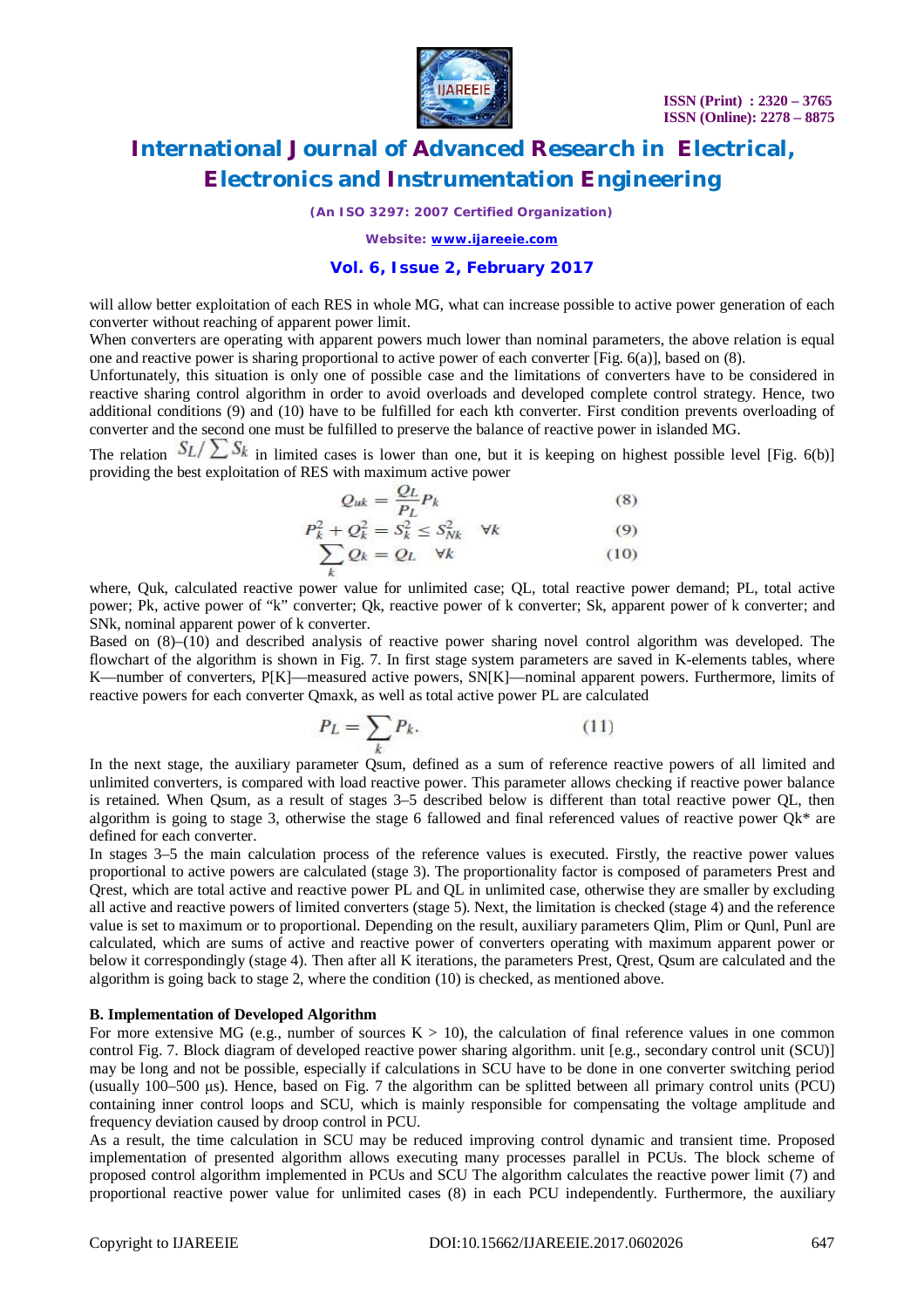

*(An ISO 3297: 2007 Certified Organization)*

*Website: [www.ijareeie.com](http://www.ijareeie.com)*

### **Vol. 6, Issue 2, February 2017**

parameters Psk, Qsk are defined (11), (12), based on actual reactive power reference value  $Q^*$ . In order to fulfill condition (10) the additional value of reactive power \_Qk has to be added to value of unlimited case Quk for each unlimited converter. It is defined by (13) and depends on sum of active power of limited converters PsL, sum of reactive power of limited converters QsL, total active and reactive powers PL and QL, reactive power value of unlimited case Quk and auxiliary parameter Qsk. The parameter \_Qk can be different for each k, proportionally to Pk, hence the PRPS for unlimited converters.



**Fig. 8**. Block diagram of developed reactive power sharing algorithm in real-time implementation.

Is still satisfied. The final reference values of reactive powers are calculated, when the all conditions (9), (10) are fulfilled and the transferred data between PCUs and SCU do not change in next converter switching period. Furthermore, the steady state of reactive power sharing in MG is obtained when the signals from controllers in inner control loops are established. This process may take a few hundred milliseconds, depending on the number of RES

$$
P_{S_k} = \begin{cases} P_k \text{ if } Q^*_{k} = Q_{\text{max }k} \\ 0 \text{ otherwise} \end{cases}
$$
(12)  
\n
$$
Q_{S_k} = \begin{cases} Q^*_{k} \text{ if } Q^*_{k} = Q_{\text{max }k} \\ 0 \text{ otherwise} \end{cases}
$$
(13)  
\n
$$
\Delta Q_k = \begin{cases} \left( \frac{P_k}{P_L - P_{S_L}} \cdot (Q_L - Q_{S_L}) - Q_{uk} \right) \text{ if } Q_{uk} \neq Q_{S_k} \\ \Delta Q_k \text{ otherwise} \end{cases}
$$
(14)  
\n
$$
Q_k^* = Q_{uk} + \Delta Q_k.
$$
(15)

### **C. PRPS Algorithm in Real Distributed Control System**

In real distributed control system, several different processors in PCUs and remote SCU need to share their computational results. Any synchronization between PCUs and SCU are not required in presented solution. The delay can be neglected for modern communication infrastructure with transmission speed in range of megabit per second (Mb/s) and only few km distances between control units in all MG elements. Therefore, application of distributed control system for developed algorithm was proposed (Fig. 8) what can allow for higher computational speed.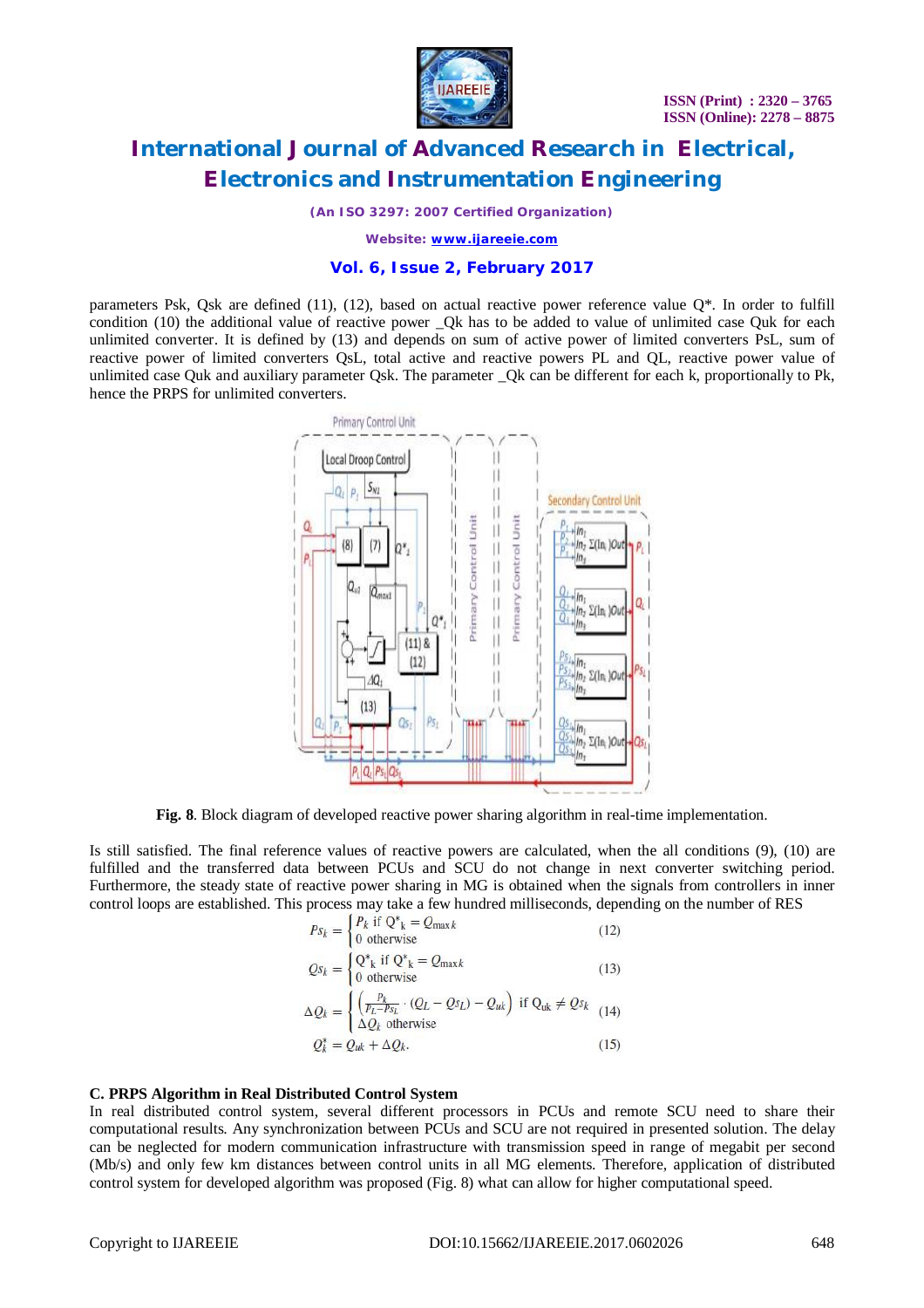

*(An ISO 3297: 2007 Certified Organization)*

*Website: [www.ijareeie.com](http://www.ijareeie.com)*

### **Vol. 6, Issue 2, February 2017**

One of the possible communication problems is loss data in some periods. However, in presented solution, where the transferred data are used only to calculations of referenced reactive powers for the lowest control loops in PCUs, it may cause the longer transient time (worse dynamic of control signals). Another problem in distributed control system is different sampling time for PCUs (usually 5–10 kHz) and SCU [it can work with high sampling frequency (e.g., 40 kHz)]. These differences will not affect the proper operation of converters in MG.

### **IV. SIMULATION RESULTS**

# El Supet<br>공업 *P P I*P | A 대대 중요의

### **2) REACTIVE POWER**

**CLASICAL OUTPUT 1) ACTIVE POWER**



### **3) APPARENT POWER**

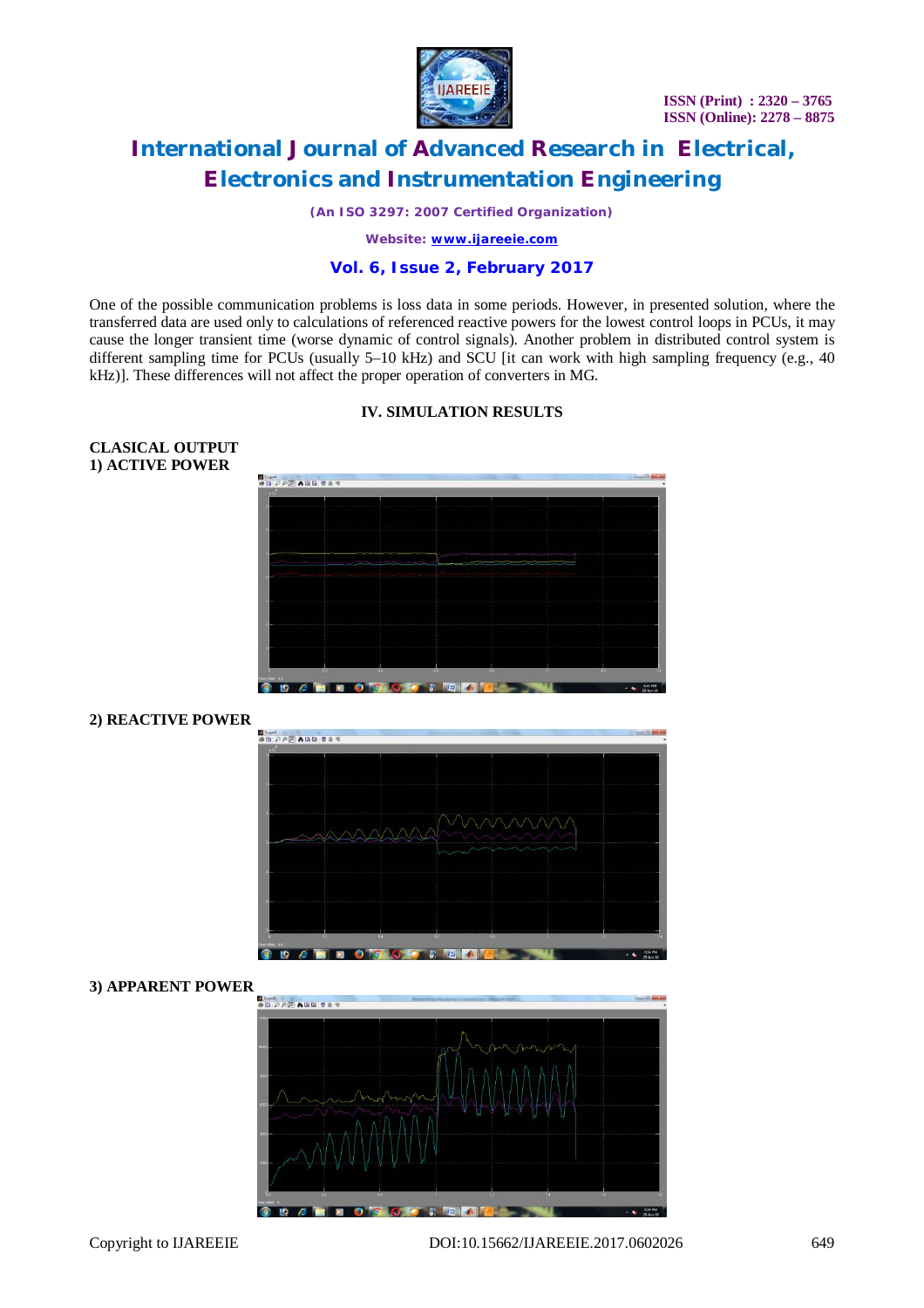

*(An ISO 3297: 2007 Certified Organization)*

*Website: [www.ijareeie.com](http://www.ijareeie.com)*

### **Vol. 6, Issue 2, February 2017**

Powers of converters in islanded MG without reactive power management with step change of maximum active power from RESs:p1, p2, p3, p<sub>storage</sub>, converters active powers; p\_mppt1, p\_mppt2, p\_mppt3, maximum active powers calculated from MPPT;q1, q2, q3, converters reactive powers; S1, S2, S3, converters apparent powers; and SN1, SN2, SN3, converters nominal apparent powers.

### **EQUAL POWER SHARING OUTPUTS 1) ACTIVE POWER**



### **2) REACTIVE POWER**



### **3) APPARENT POWER**

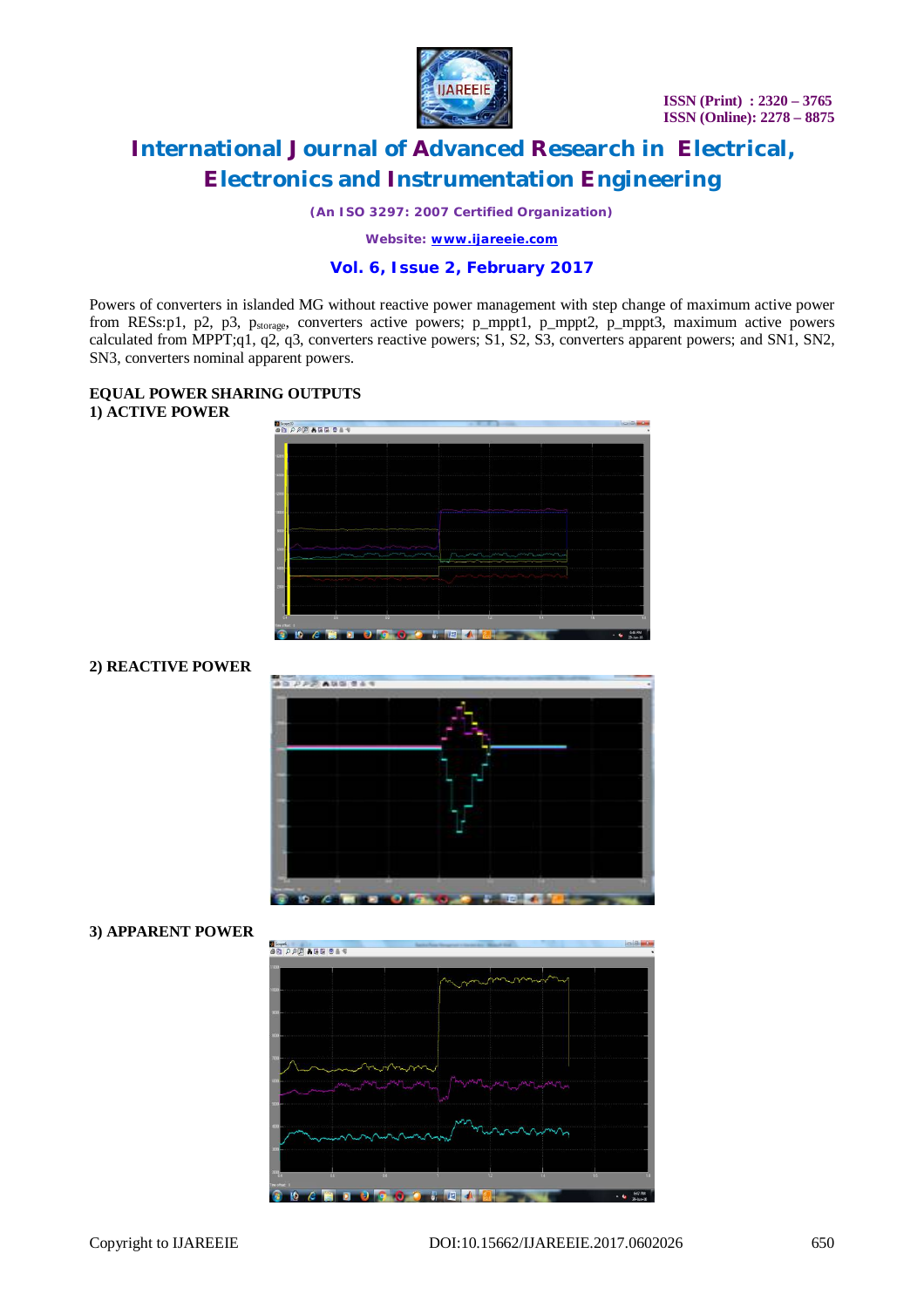

*(An ISO 3297: 2007 Certified Organization)*

*Website: [www.ijareeie.com](http://www.ijareeie.com)*

### **Vol. 6, Issue 2, February 2017**

Powers of converters in islanded MG with ERPS with step change of maximum active power from RESs:p1, p2, p3, pstorage, converters active powers; p\_mppt1, p\_mppt2,

p\_mppt3, maximum active powers calculated from MPPT; q1, q2, q3, converters reactive powers; S1,S2,S3, converters apparent powers; andSN1, SN2,SN3, converters nominal apparent powers

### **PROPORTINAL POWER SHARING 1) ACTIVE POWER**



## **2) REACTIVE POWER**



### 3) APPARENT POWER